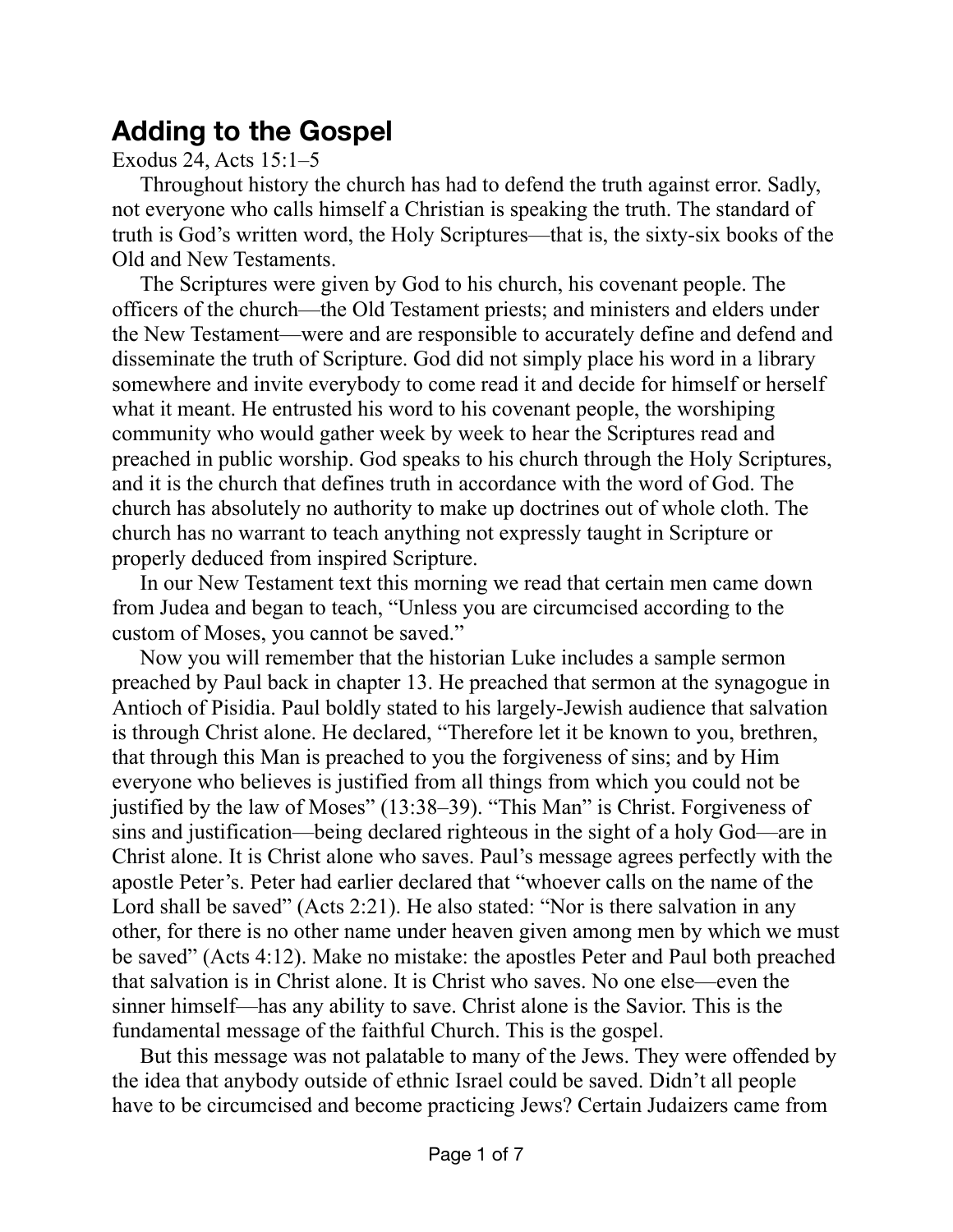Jerusalem and began to teach that unless a person was circumcised according to the custom of Moses, he could not be saved. Perhaps these Judaizers gave lip service to the gospel. Perhaps their message was something like, "Yes, you must believe in Christ. But you must also become a Jew. You must be circumcised and practice the Old Testament law if you want to be truly saved." In essence, these Judaizers were adding something to the gospel. They grudgingly acknowledged that salvation is through faith in Christ, but something else is required: circumcision and obedience to the law. That "something else" changes the gospel. Paul and Barnabas, having returned from the first missionary journey, were aghast. These usurpers who had come down from Judea were undermining the gospel. The gospel cannot be at the same time "Believe and be saved" and "Believe, be circumcised and keep the law and be saved." The first is true, the second is false. The first is the gospel, the second is a perversion of the gospel. To believe a perversion of the gospel is to perish eternally. Salvation is by Christ alone. Christ saves sinners. The gospel is about what Christ has done. It is not about what the sinner does. The gospel is that Christ saves sinners. The gospel is not that Christ helps sinners save themselves. Christ saves sinners. "By one Man's obedience many will be made righteous" (Rom. 5:19).

When Paul and Barnabas heard the Judaizers' message, they knew they had to speak up. We read that they had "no small dissension and dispute with them." All God's people have a responsibility to promote the peace, purity and unity of the church. None of these elements can be sacrificed in order to achieve the others. Believers must endeavor to keep the unity of the Spirit in the bond of peace (Eph. 4:3). But we must also endeavor to live exemplary lives "in word, in conversation, in charity, in spirit, in faith, in purity" (1 Tim. 4:12). Peace and unity are important, but so is purity. The church must be sanctified and cleansed with the washing of water by the word. Christ's desire is "that he might present it to himself a glorious church, not having spot, or wrinkle, or any such thing; but that it should be holy and without blemish" (Eph. 5:26–27). When Christ finishes sanctifying his church at the end of this age, it is going to have perfect peace, purity and unity. Its beauty will be glorious.

When Paul and Barnabas heard the message of the Judaizers, they became agitated. They had "no small dissension and dispute" with the false teachers. The word translated "dissension" means *strife* or *discord*. When strife and discord are entered into for their own sake, it is sin. But to paper over gross errors and pretend they are of no consequence is to deny the gospel. The gospel must not only be declared; it must also be defended. When Paul and Barnabas began to dispute the false teachers, we can imagine some in the crowd saying to them, "Calm down, men. These teachers have traveled all the way from Jerusalem. We should listen to them, hear them out. Hey, aren't they saying we have to believe in Jesus? What's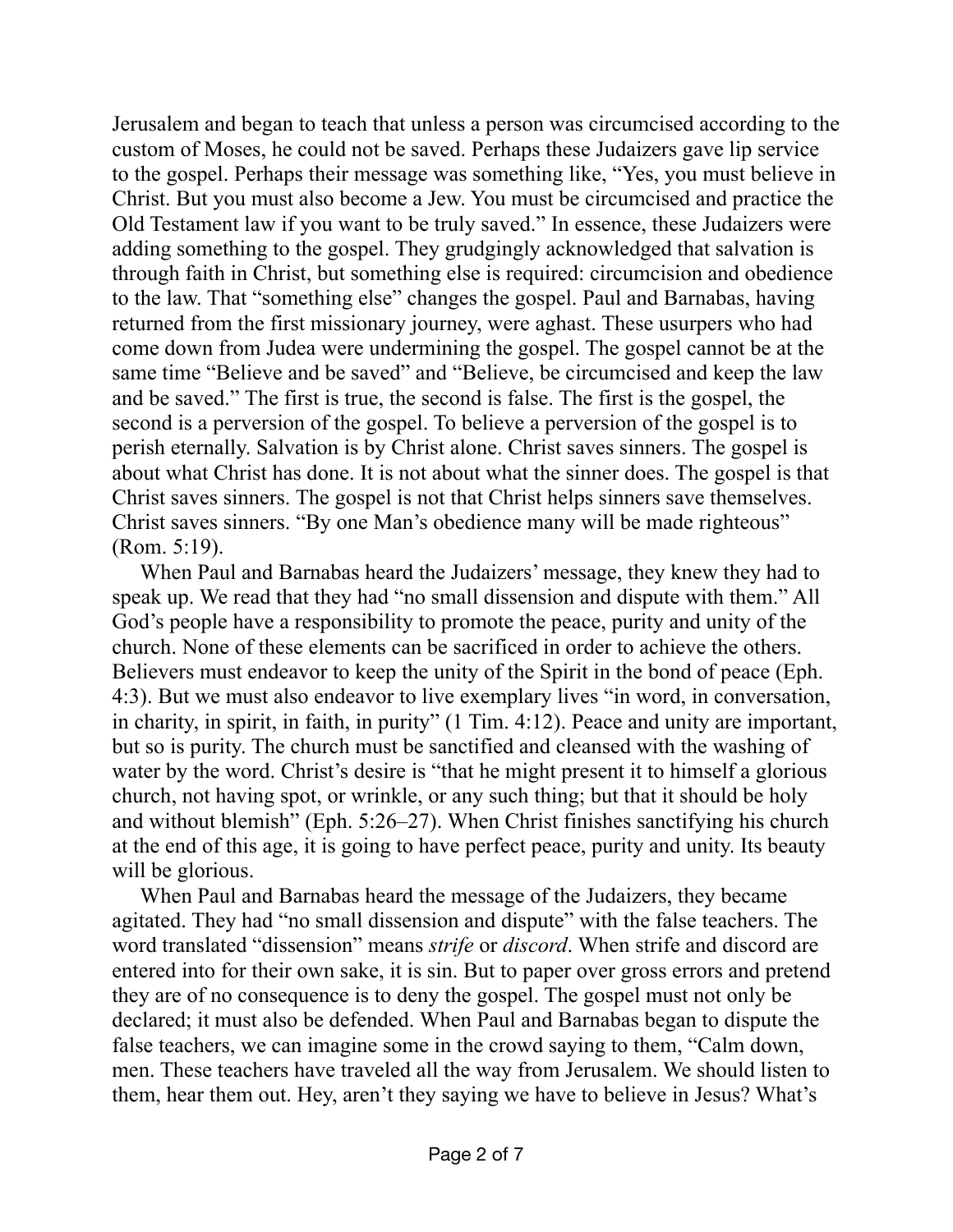all the fuss about?" But to *add* to the gospel is to destroy the gospel. Either Christ saves sinners or he does not. If Christ saves sinners, then we who flee to him are saved. But if salvation is by our own work, then we never can be assured that we have done enough to merit salvation. We can never have assurance that we have eternal life.

So how to determine who was right and who was wrong? Was it Paul and Barnabas, or was it the Judaizers, with their message of circumcision and keeping the law of Moses? The church at Antioch "determined that Paul and Barnabas, and certain other of them, should go up to Jerusalem unto the apostles and elders about this question."

There are two factors at work in our text this morning: the *content* of the truth, and the *manner* in which the truth is determined. Heretofore the church had taught that salvation was through Christ alone. This was the truth that was to be defended. Yet how could the church authoritatively declare that this was the truth? Through a council of the elders at Jerusalem. We'll get into this more later, but for now, consider, how did this idea of the elders of the church debating the issue and rendering a judgment in accord with Holy Scripture arise? The pattern of going up to the elders was a long-established pattern. It is implied by the fifth commandment, "Honor thy father and mother." Our fathers in the faith are to be honored. "Remember those who rule over you, who have spoken the word of God to you, whose faith follow, considering the outcome of their conduct" (Heb. 13:7).

In our Old Testament text God instructs Moses to meet with him at the top of Mount Sinai. Moses had been serving as judge over Israel. He had spent a good deal of time doing this work. When, in Exodus 18, Moses' father-in-law Jethro had observing him sitting to judge the people from morning till evening, he had advised him, "The thing that you do is not good. Both you and these people who are with you will surely wear yourselves out. For this thing is too much for you; you are not able to perform it by yourself." Heeding his father-in-law's advice, Moses chose able men, and made them heads over the people: rulers of thousands, hundreds, fifties, tens. These men judged the small cases. The hard cases they brought to Moses. This is the biblical basis for rule by elders. So when Moses was departing to go up Sinai to meet with God, he knew that he would be away for a time (we know in retrospect that he was up on Sinai forty days and forty nights). Who would adjudicate the difficult cases in his absence? As he departed, he reminded the elders of Israel that Aaron and Hur would be remaining behind. If anyone had a difficulty (KJV: *matter*; ESV: *dispute*, NASB: *legal matter*), and it could not be resolved by the elders, then it could be appealed to Aaron and Hur in Moses' absence.

The Bible teaches that we are all responsible to honor those in authority over us, whether in the family, the church or the civil government. Scripture teaches, "You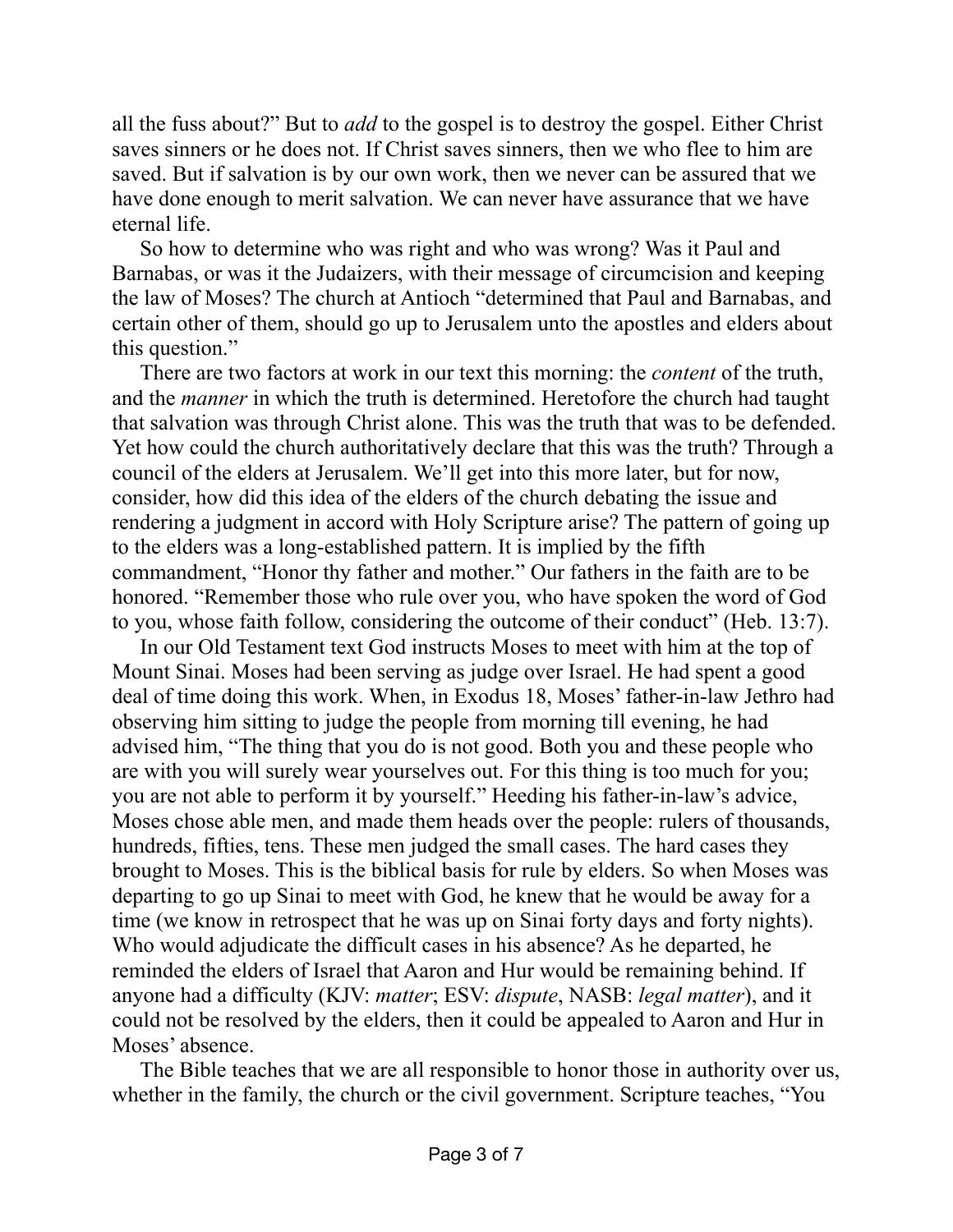shall rise before the gray headed and honor the presence of an old man [ן ֵקָז, *elder*], and fear your God: I am the Lord" (Lev. 19:32). In the church, the elders who rule well are to be counted worthy of double honor, especially those who labor in the word and doctrine (1 Tim. 5:17). Elders are not infallible, so the church's obedience is not to any one elder as having absolute authority, but to the plurality of the elders faithfully ministering the word of God.

The Psalmist says, "I have more understanding than all my teachers, for Your testimonies are my meditation. I understand more than the ancients [יםִנ ֵקְז, *elders*], because I keep Your precepts" (Ps. 119:99–100). The theme Psalm 119 is the superiority of God's written Word. The point is that the student who knows his Bible has an edge over a teacher who does not know his Bible! All true knowledge is derived from and in conformity with God's written Word. Whatever is contrary to Scripture is false, no matter how many academic degrees the person holding the contrary opinion might have. A young person who is well grounded in the Scriptures has a superior understanding than a college professor who denies the truth of Scripture. Paul warned young Timothy of "the profane and idle babblings and contradictions of what is falsely called knowledge" (1 Tim. 6:20). But if teacher and student both love and submit to God's word, then ordinarily it is the teacher who possesses better understanding. In the ancient Middle East maturity and understanding were greatly valued. How different from our own age; our world is attracted to the young and hip.

In a fallen, broken world, disputes are sure to come, but as God's people learn how to resolve those disputes in a God-honoring manner, the faith will be defined more perfectly and Christ will be glorified. Nobody likes disputes, nobody likes problems and difficulties, but as the church deals with these matters in a biblicallyfaithful manner, the church's understanding of biblical truth is sharpened, and the church benefits.

Two weeks ago we made the point that Paul and Barnabas went about Asia Minor planting presbyterian churches (small *p*). The missionary duo returned to the communities where they had evangelized, strengthening the souls of the disciples, exhorting them to continue in the faith, and warning them that "We must through many tribulations enter the kingdom of God." But this was not all. We read also that they "appointed elders in every church" (Acts 14:23). The word for "appointed" is literally *to elect by the raising of the hand*. Paul and Barnabas patiently instructed candidates for elder and recommended them to the people. But the people had a role to play. Their elders were to be godly men with an ability to teach the Scriptures. The people would submit to their spiritual leadership. Elders were never imposed upon the people. They were to evaluate the elder candidates and indicate their willingness to submit to them by the raising of their hands. Clearly, Paul and Barnabas's work established the pattern of churches being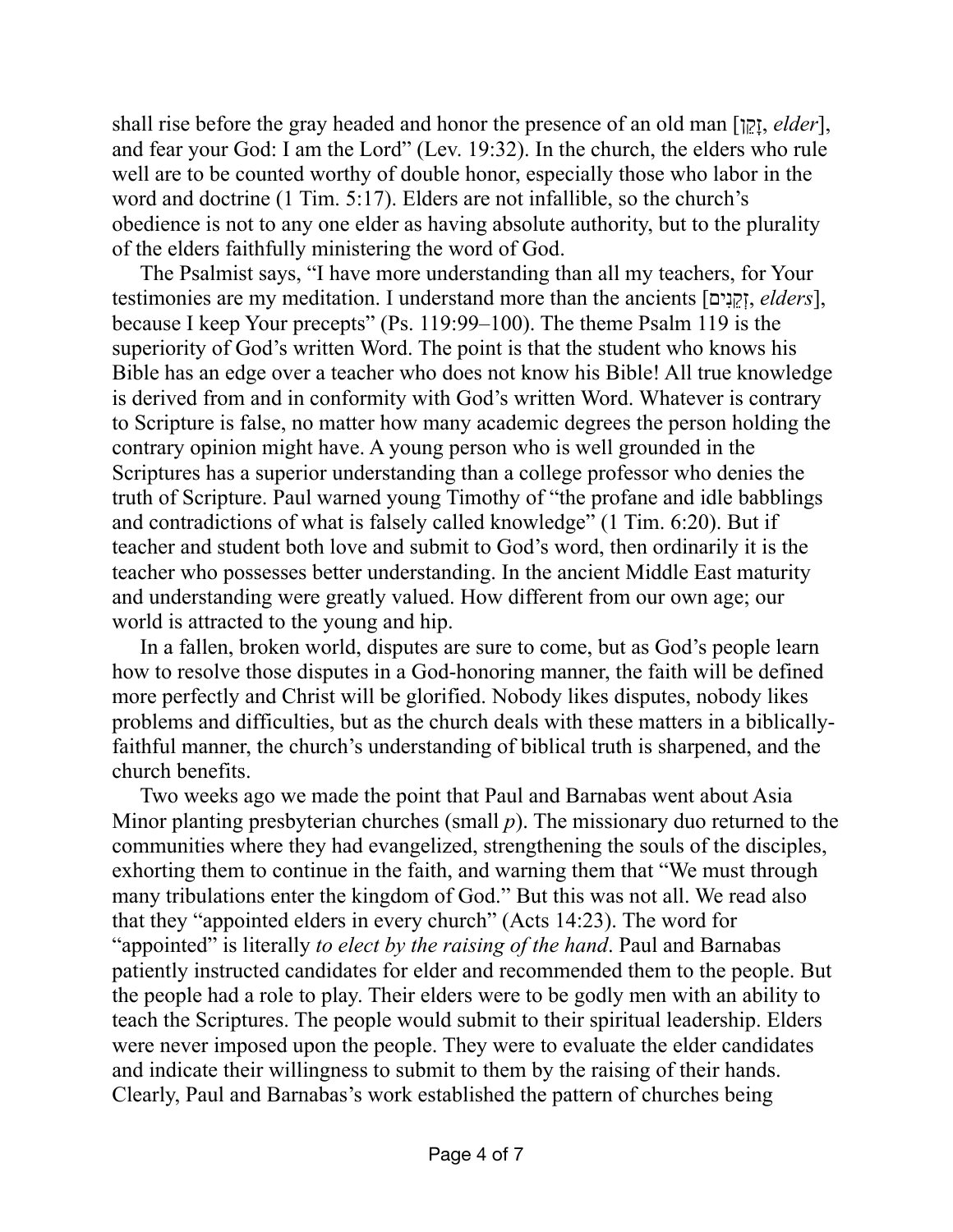governed by a plurality of elders. Yet many churches today are not governed by a plurality of elders. The Bible says, "Let the elders who rule well be counted worthy of double honor, especially those who labor in the word and doctrine" (1 Tim. 5:17). A church ruled by a single man is a monstrosity; it is a usurping of the authority belonging solely to Jesus Christ. Church government must be brought into conformity with Scripture.

See how this plays out in our New Testament text. Certain men come down from Judea and begin to teach that unless a person is circumcised according to the law of Moses, he cannot be saved. Essentially, what they were saying was that faith in Christ and his finished work on the cross are insufficient to save, that man must be saved by his own efforts—submitting to the ordinance of circumcision and keeping the law of Moses.

The gospel itself was at stake. Years later, when the Philippian jailer would ask, "Sirs, what must I do to be saved?" Paul and Barnabas would reply, "Believe on the Lord Jesus Christ, and thou shalt be saved, and thy house." Were they omitting a critical element of the gospel? Must the sinner contribute to his salvation? No! All of us are by nature are spiritually dead sinners. We can do nothing to merit salvation. We have broken God's holy law. We have failed to love God with all our heart, soul, mind and strength. We have failed to love our neighbor. We stand condemned before the holy God with whom we have to do. The gospel comes to us and we hear its sweet message, "Believe on the Lord Jesus Christ, and thou shalt be saved." Is this really the inspired gospel? Is this truly enough to save an undeserving sinner? Yes, it is. The gospel is about what Christ has done to save us: "Christ died for our sins according to the scriptures; and that he was buried, and that he rose again the third day according to the scriptures" (1 Cor. 15:3–4). The gospel is about what Christ has done, it is not about what we do to earn our own salvation. We must never add anything to the gospel. Adding anything to the gospel destroys the gospel, it renders it no gospel at all. The gospel is not, "you can earn your own salvation." It is not even "you can earn your own salvation with Christ's help." It is simply "Believe on the Lord Jesus Christ, and you will be saved." Now it is true that a genuine faith will show itself by a life of good works. Good works are the fruit and evidence of a true and living faith. But our good works do not save us—*Christ* saves us. By faith, our sins are laid on him, and his perfect righteousness is credited to us. This is the gospel that Paul and Barnabas fought for. This is the faith that was once delivered to the saints.

Have you put your faith and trust in the Lord Jesus? Have you acknowledged that you are a sinner with no hope of eternal life apart from Christ? If so, you are invited to confess your faith before the church. You are invited to become part of the covenant people. If you have never been baptized, you are invited to be baptized, symbolizing that your sins have been washed away by the blood of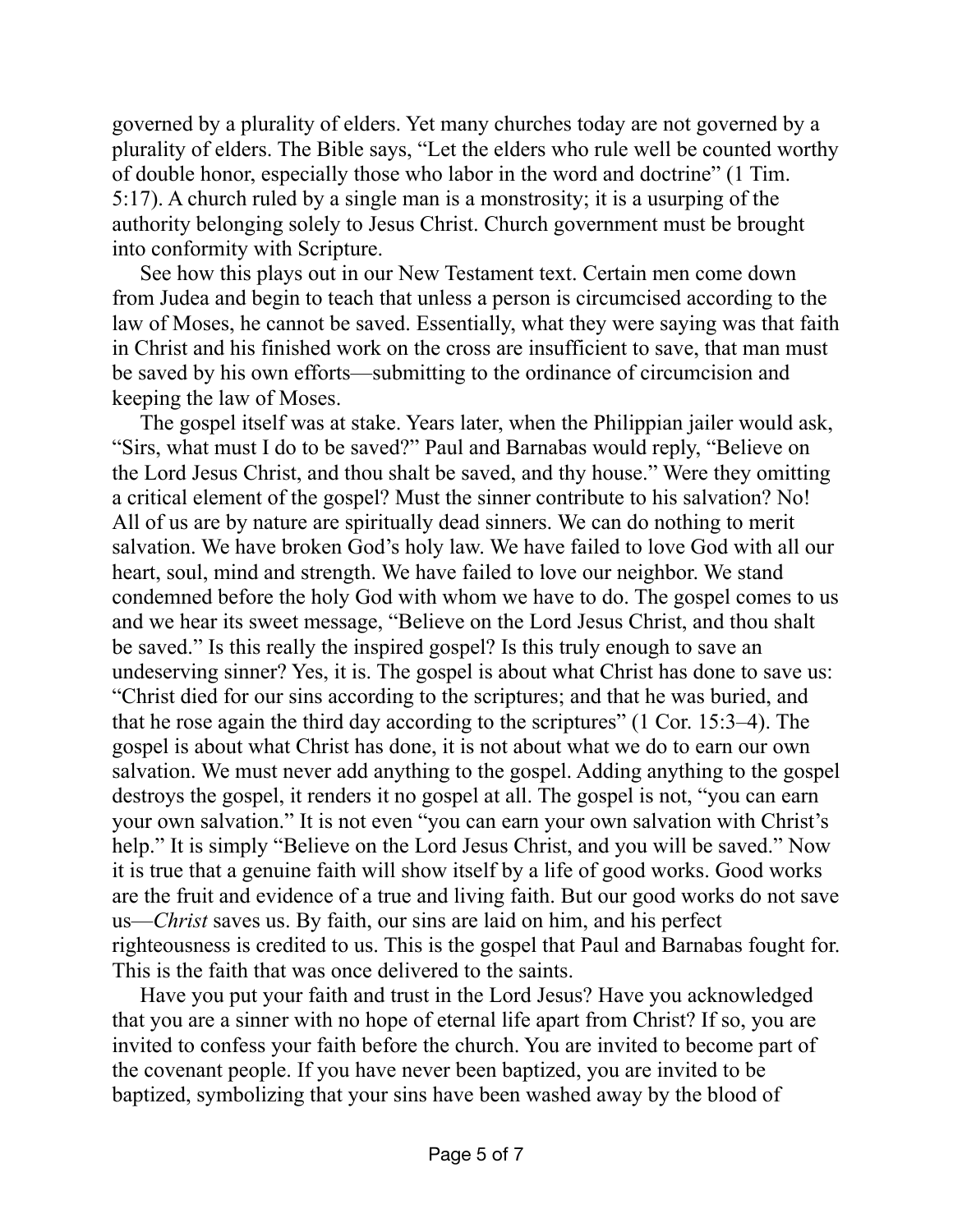Christ, and that you have become part of the worshiping community, the covenant people. This is the gospel. It is offered to all who humbly repent of their sins and turn to Christ.

In our Acts text, Paul and Barnabas are disturbed by the Judaizers' distortion of the gospel. The church at Antioch agrees; they determine to send Paul, Barnabas and some others to Jerusalem to decide the question. But Paul and Barnabas are indomitable evangelists. As they travel to Jerusalem, they stop at churches along the way, reporting on the conversion of the Gentiles and encouraging the saints. When they arrive in Jerusalem "they were received by the church and the apostles and the elders" (Acts 15:4). The word "received" is important; it indicates that Paul and Barnabas's ministry had the stamp of approval of the Jerusalem church—the mother church, so to speak—and of the apostles and elders of the church there. (Yes, even the Jerusalem church had elders.) Paul and Barnabas reported all things that God had done with them. But there were some of the sect of the Pharisees who were not happy. They had not yet learned that salvation is by grace, through faith alone; they wanted to add something to the gospel, saying, "It is necessary to circumcise them, and to command them to keep the law of Moses." Later, Paul will describe them with the words "brethren secretly brought in (who came in by stealth to spy out our liberty which we have in Christ Jesus, that they might bring us into bondage)" (Gal. 2:4). To depart from the pure gospel of the grace of God in Christ is to bring God's people into bondage. By that standard, the "gospel" that is preached in many churches today holds multitudes in bondage. To tell people that they cannot know that they are saved by the finished work of Christ, that they must attend the Roman mass and receive the wafer that has been magically turned into the very body and blood of Christ, that they must do works of penitence, that there is merit in repeating the rosary, that they must receive the last rites or be in danger of hell-fire. Or in some Protestant churches to be told that they must walk the aisle and pray the sinner's prayer, that they must dress a certain way, have daily devotions, avoid certain worldly amusements and maybe even vote a certain way. Brothers and sisters, legalism doesn't save; only Christ can save!

Conflicts over doctrine are not pretty, but they are sometimes necessary to defend the gospel, and the church can come out stronger. In like manner, conflicts, disagreements and struggles that we all go through can purify and strengthen us. The apostle Paul goes so far as to say, "We also *glory* in tribulations, knowing that tribulation produces perseverance; and perseverance, character; and character, hope" (Rom. 5:3–4).

The other day I saw something written by my nephew's wife, reflecting on their sixteen years of marriage. She writes, "What a ride! We have had some mountaintop moments and some hellishly desperate moments. I wondered for a moment if that was too dramatic a statement, but it isn't. People would often tell